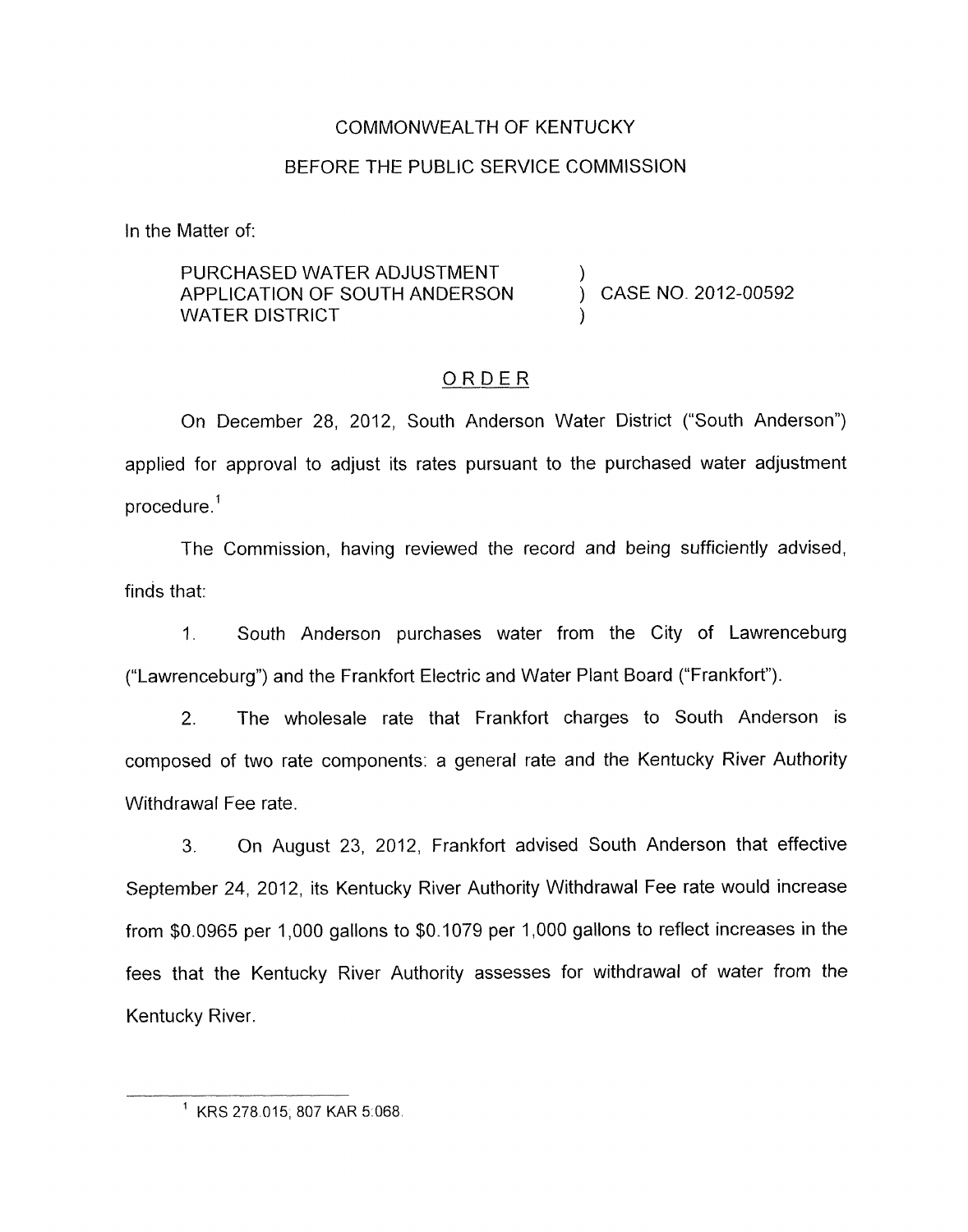4. On April 1, 2012, Frankfort increased its general rate to South Anderson from \$1.81 per 1,000 gallons to \$1.91 per 1,000 gallons.

*5.* South Anderson proposes to adjust its rates to reflect the increases in both rate components.

6. During the 12 months ending September 30, 2012, South Anderson purchased 145,329,000 gallons of water from Lawrenceburg and 20,883,500 gallons of water from Frankfort for a total of 166,212,500 gallons. South Anderson sold a total of 147,687,680 gallons. The total increase in cost of purchased water is \$2,326.42 which results in a purchased water adjustment of \$0.02 per 1,000 gallons.

7. South Anderson inadvertently omitted applying the purchased water adjustment factor to its bulk loading station rate.

8. The purchased water adjustment of \$0.02 per 1,000 gallons is fair, just, and reasonable and should be approved.

9. South Anderson proposed to increase its rates effective January 1, 2013.

IT IS THEREFORE ORDERED that:

1. South Anderson's proposed rates are approved.

2. The purchased water adjustment of \$0.02 per I, 00 gallons as calculated in Appendix A is approved.

**3.** The rates in Appendix B, attached hereto and incorporated herein, are fair, just, and reasonable and are approved for services on or after January 1, 2013.

4. Within 20 days of the date of this Order, South Anderson shall file with the Commission revised tariff sheets showing the rates approved herein.

-2- Case No. 2012-00592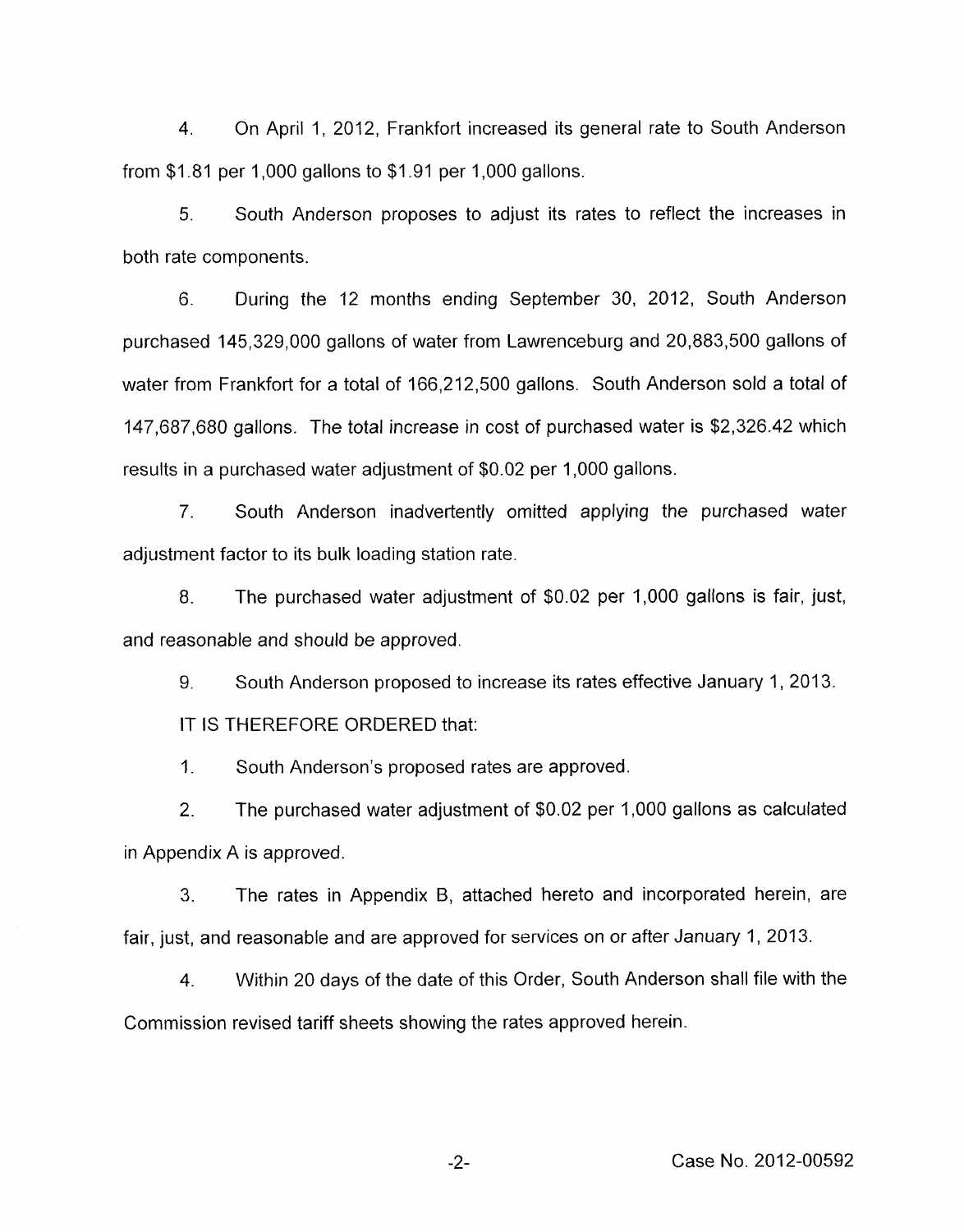By the Commission



**ATTES** Director Exec

Case No. 2012-00592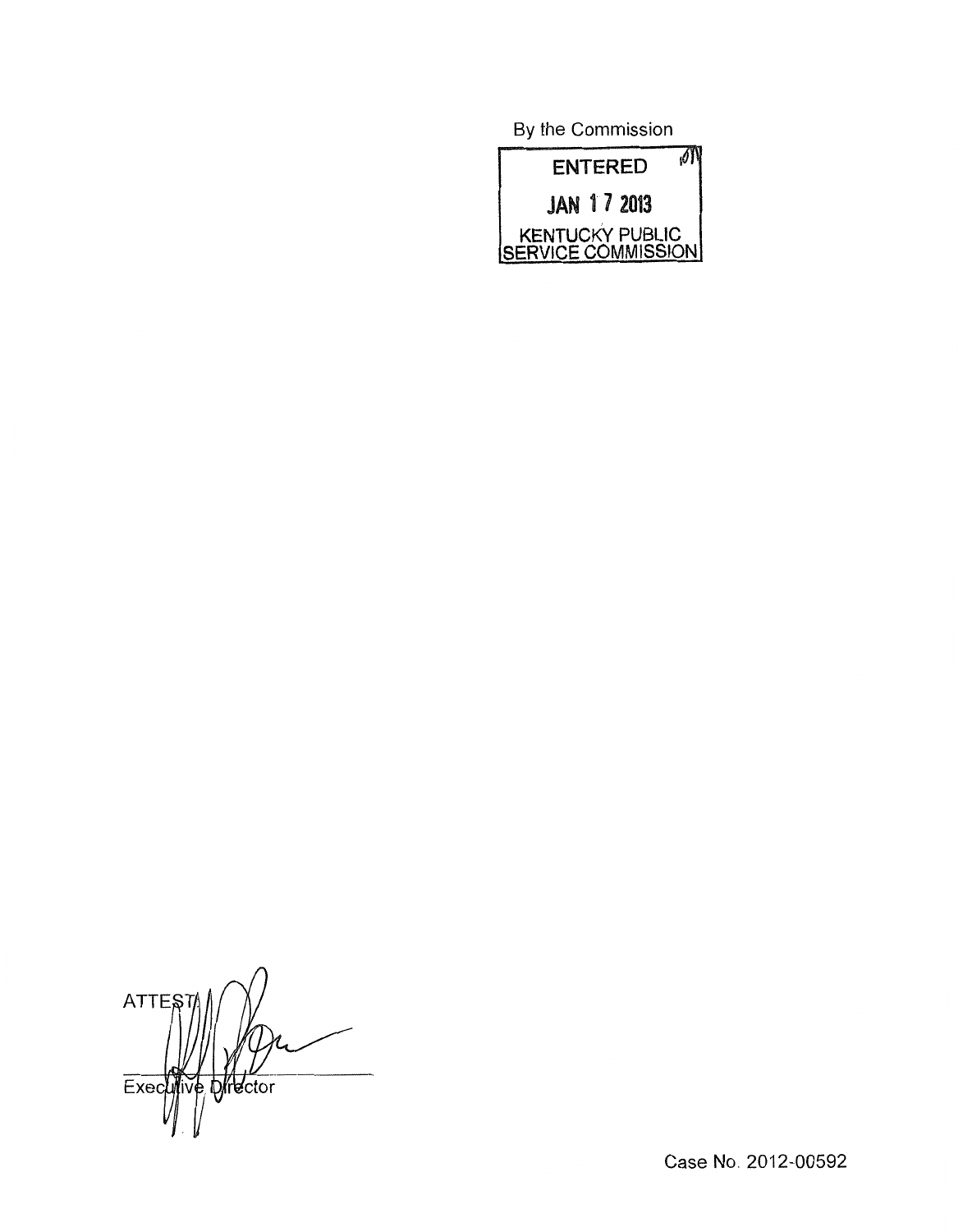## APPENDIX A

# APPENDIX TO AN ORDER OF THE KENTUCKY PUBLIC SERVICE COMMISSION IN CASE NO. 2012-00592 DATED JAN 17 2013

| South Anderson Water                                             | New Rate                                                           | <b>Base Rate</b>                                                                                       |  |
|------------------------------------------------------------------|--------------------------------------------------------------------|--------------------------------------------------------------------------------------------------------|--|
| Purchases in gallons<br><b>Volumetric Rate</b><br><b>KRA Fee</b> | 20,883,500<br>1.91/1,000<br>\$<br>\$0.1079/1,000<br>42,140.81<br>S | 20,883,500<br>1.81/1,000<br>\$<br>\$0.0965/1,000<br>39,814.39<br>\$<br>Increased water cost \$2,326.42 |  |
| Increased water cost<br>Divided by gallons sold / 1,000          |                                                                    | 2,326.42<br>\$<br>147,687,680<br>0.01575                                                               |  |
| Durchoood water adjustmant factor                                |                                                                    |                                                                                                        |  |

Purchased water adjustment factor \$0.02 per 1,000 gallons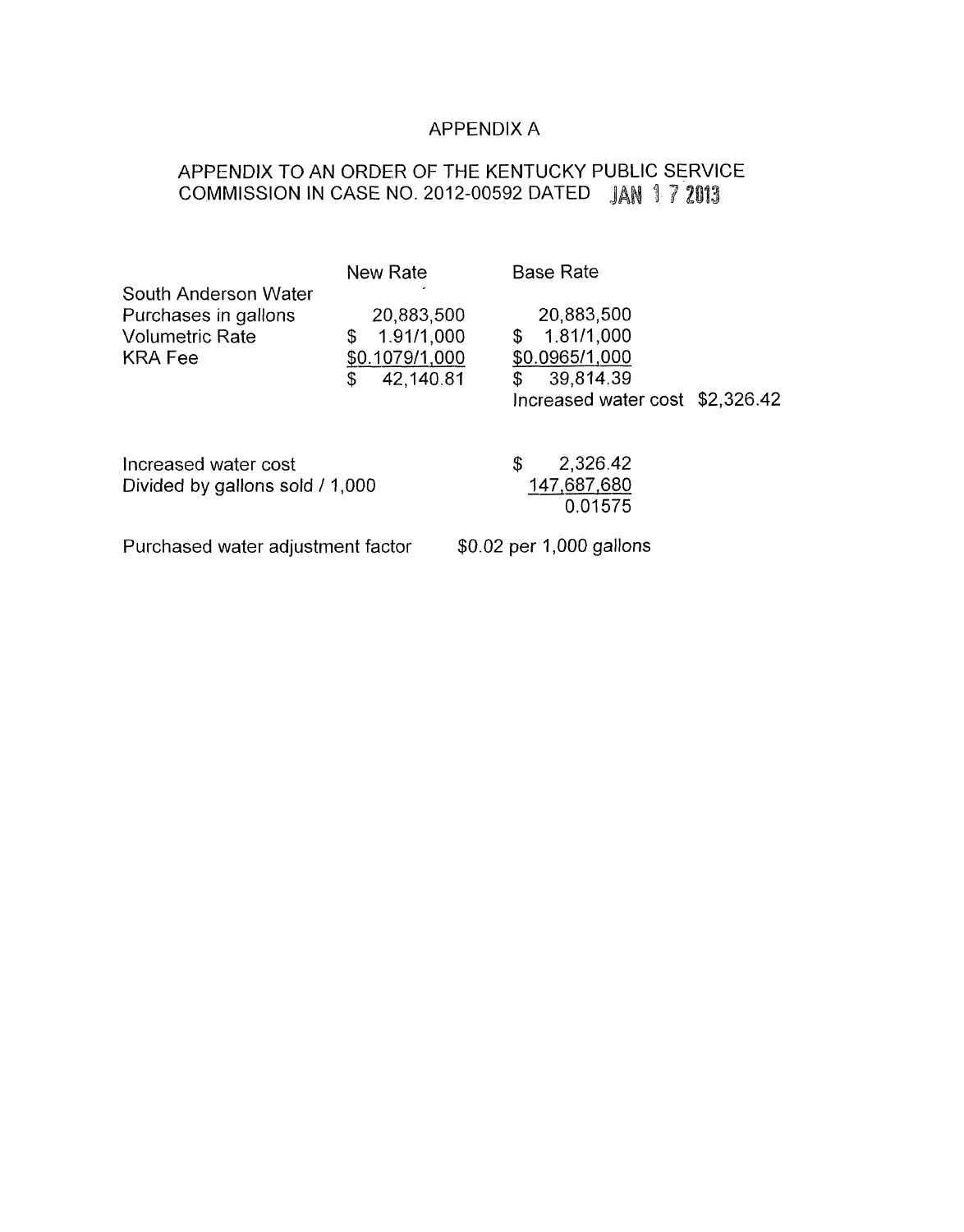#### APPENDIX B

# APPENDIX TO AN ORDER OF THE KENTUCKY PUBLIC SERVICE COMMISSION IN CASE NO. 2012-00592 DATED JAN 17 2013

The following rates and charges are prescribed for the customers in the area served by South Anderson Water District. All other rates and charges not specifically mentioned herein shall remain the same as those in effect under authority of the Commission prior to the effective date of this Order.

### Monthlv Rates

518" X 314" Meters First 2,000 Gallons Next 3,000 Gallons Next 5,000 Gallons Over 10,000 Gallons

\$18.97 Minimum Bill 9.31 Per 1,000 Gallons 7.06 Per 1,000 Gallons 5.56 Per 1,000 Gallons

Bulk Loading Station  $$3.59$  Per 1,000 Gallons